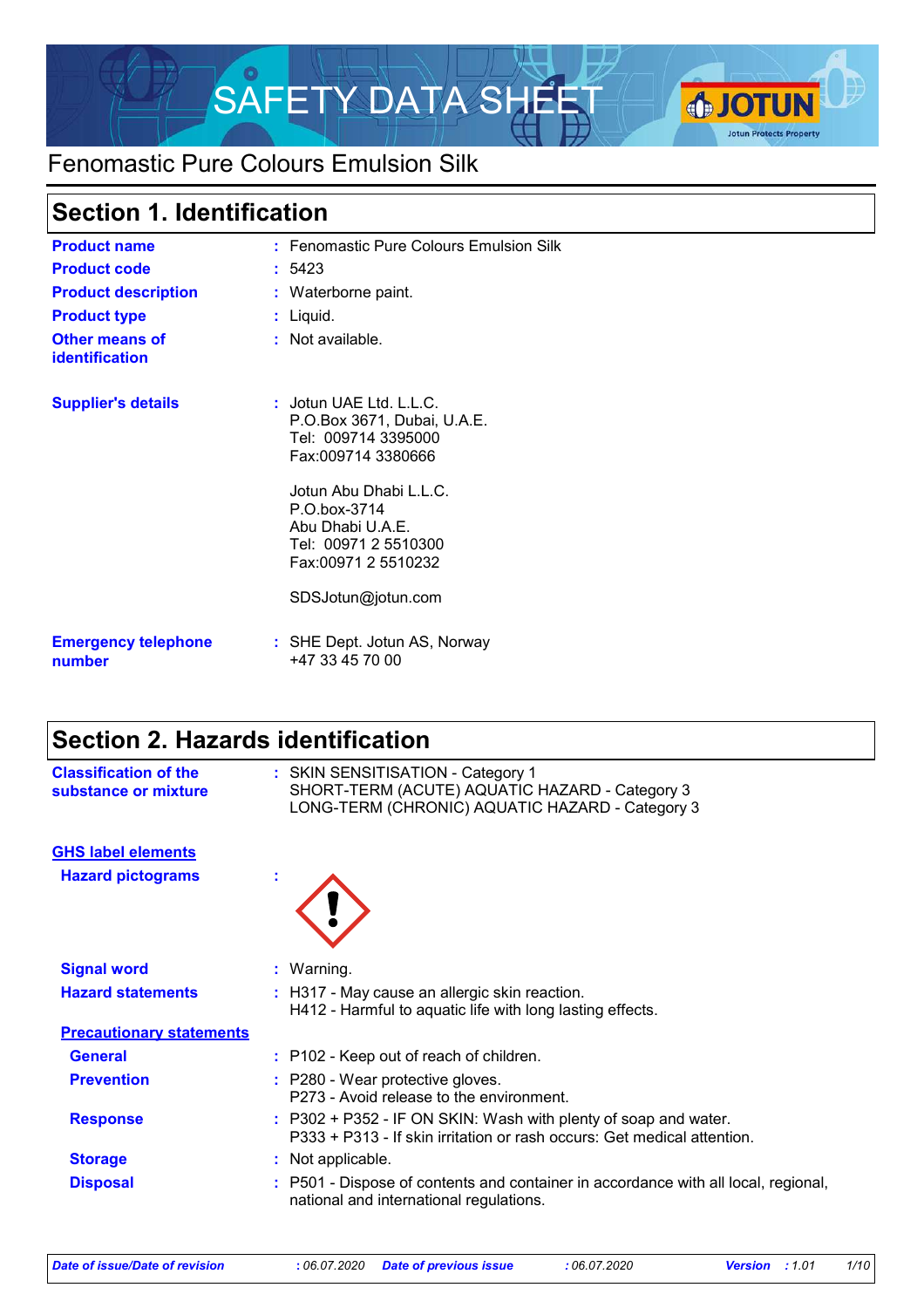## **Section 2. Hazards identification**

**Other hazards which do not :** None known. **result in classification**

### **Section 3. Composition/information on ingredients**

| Substance/mixture                              | : Mixture        |
|------------------------------------------------|------------------|
| <b>Other means of</b><br><i>identification</i> | : Not available. |

| <b>CAS number/other identifiers</b> |                   |
|-------------------------------------|-------------------|
|                                     | : Not applicable. |
|                                     | : Mixture.        |
|                                     | : 5423            |
|                                     |                   |

| <b>Ingredient name</b>                        |        | <b>CAS number</b> |
|-----------------------------------------------|--------|-------------------|
| I ammonia                                     | 50.3   | 1336-21-6         |
| Alcohols, C16-18 and C18-unsatd., ethoxylated | ≤0.3   | 68920-66-1        |
| C(M) T/MIT (3:1)                              | ≤0.013 | 55965-84-9        |

**There are no additional ingredients present which, within the current knowledge of the supplier and in the concentrations applicable, are classified as hazardous to health or the environment and hence require reporting in this section.**

**Occupational exposure limits, if available, are listed in Section 8.**

### **Section 4. First aid measures**

#### **Description of necessary first aid measures**

| <b>Eye contact</b>  | Immediately flush eyes with plenty of water, occasionally lifting the upper and lower<br>eyelids. Check for and remove any contact lenses. Continue to rinse for at least 10<br>minutes. Get medical attention if irritation occurs.                                                                                                                                                                                                                                                                                                                                                                                                                                                                                                                                                                                         |
|---------------------|------------------------------------------------------------------------------------------------------------------------------------------------------------------------------------------------------------------------------------------------------------------------------------------------------------------------------------------------------------------------------------------------------------------------------------------------------------------------------------------------------------------------------------------------------------------------------------------------------------------------------------------------------------------------------------------------------------------------------------------------------------------------------------------------------------------------------|
| <b>Inhalation</b>   | Remove victim to fresh air and keep at rest in a position comfortable for breathing.<br>If not breathing, if breathing is irregular or if respiratory arrest occurs, provide<br>artificial respiration or oxygen by trained personnel. It may be dangerous to the<br>person providing aid to give mouth-to-mouth resuscitation. Get medical attention if<br>adverse health effects persist or are severe. If unconscious, place in recovery<br>position and get medical attention immediately. Maintain an open airway. Loosen<br>tight clothing such as a collar, tie, belt or waistband.                                                                                                                                                                                                                                   |
| <b>Skin contact</b> | : Wash with plenty of soap and water. Remove contaminated clothing and shoes.<br>Wash contaminated clothing thoroughly with water before removing it, or wear<br>gloves. Continue to rinse for at least 10 minutes. Get medical attention. In the<br>event of any complaints or symptoms, avoid further exposure. Wash clothing<br>before reuse. Clean shoes thoroughly before reuse.                                                                                                                                                                                                                                                                                                                                                                                                                                        |
| <b>Ingestion</b>    | : Wash out mouth with water. Remove dentures if any. Remove victim to fresh air<br>and keep at rest in a position comfortable for breathing. If material has been<br>swallowed and the exposed person is conscious, give small quantities of water to<br>drink. Stop if the exposed person feels sick as vomiting may be dangerous. Do not<br>induce vomiting unless directed to do so by medical personnel. If vomiting occurs,<br>the head should be kept low so that vomit does not enter the lungs. Get medical<br>attention if adverse health effects persist or are severe. Never give anything by<br>mouth to an unconscious person. If unconscious, place in recovery position and get<br>medical attention immediately. Maintain an open airway. Loosen tight clothing such<br>as a collar, tie, belt or waistband. |

| Most important symptoms/effects, acute and delayed |                                                     |  |  |
|----------------------------------------------------|-----------------------------------------------------|--|--|
| <b>Potential acute health effects</b>              |                                                     |  |  |
| <b>Eye contact</b>                                 | : No known significant effects or critical hazards. |  |  |
| <b>Inhalation</b>                                  | : No known significant effects or critical hazards. |  |  |
| <b>Skin contact</b>                                | : May cause an allergic skin reaction.              |  |  |
| <b>Ingestion</b>                                   | : No known significant effects or critical hazards. |  |  |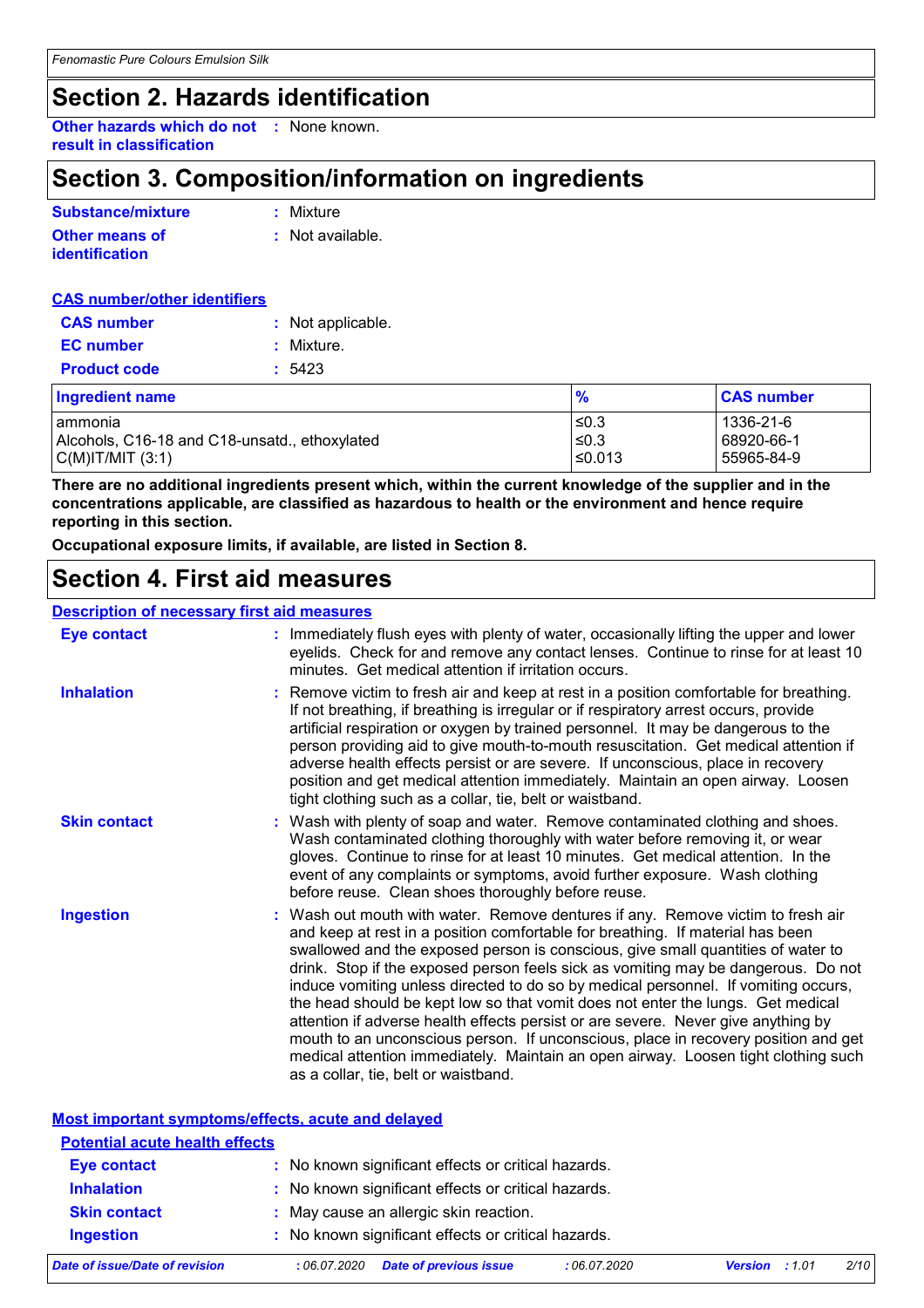# **Section 4. First aid measures**

| <b>Over-exposure signs/symptoms</b> |                                                                                                                                                                                                                                                                          |
|-------------------------------------|--------------------------------------------------------------------------------------------------------------------------------------------------------------------------------------------------------------------------------------------------------------------------|
| Eye contact                         | : No specific data.                                                                                                                                                                                                                                                      |
| <b>Inhalation</b>                   | : No specific data.                                                                                                                                                                                                                                                      |
| <b>Skin contact</b>                 | : Adverse symptoms may include the following:<br><i>irritation</i><br>redness                                                                                                                                                                                            |
| <b>Ingestion</b>                    | : No specific data.                                                                                                                                                                                                                                                      |
| <b>Notes to physician</b>           | <u>Indication of immediate medical attention and special treatment needed, if necessary</u><br>: Treat symptomatically. Contact poison treatment specialist immediately if large<br>quantities have been ingested or inhaled.                                            |
| <b>Specific treatments</b>          | : No specific treatment.                                                                                                                                                                                                                                                 |
| <b>Protection of first-aiders</b>   | : No action shall be taken involving any personal risk or without suitable training. It<br>may be dangerous to the person providing aid to give mouth-to-mouth resuscitation.<br>Wash contaminated clothing thoroughly with water before removing it, or wear<br>gloves. |

**See toxicological information (Section 11)**

# **Section 5. Firefighting measures**

| <b>Extinguishing media</b>                               |                                                                                                                                                                                                                                                                                                      |
|----------------------------------------------------------|------------------------------------------------------------------------------------------------------------------------------------------------------------------------------------------------------------------------------------------------------------------------------------------------------|
| <b>Suitable extinguishing</b><br>media                   | : Use an extinguishing agent suitable for the surrounding fire.                                                                                                                                                                                                                                      |
| <b>Unsuitable extinguishing</b><br>media                 | : None known.                                                                                                                                                                                                                                                                                        |
| <b>Specific hazards arising</b><br>from the chemical     | : In a fire or if heated, a pressure increase will occur and the container may burst.<br>This material is harmful to aquatic life with long lasting effects. Fire water<br>contaminated with this material must be contained and prevented from being<br>discharged to any waterway, sewer or drain. |
| <b>Hazardous thermal</b><br>decomposition products       | : Decomposition products may include the following materials:<br>carbon dioxide<br>carbon monoxide<br>metal oxide/oxides                                                                                                                                                                             |
| <b>Special protective actions</b><br>for fire-fighters   | : Promptly isolate the scene by removing all persons from the vicinity of the incident if<br>there is a fire. No action shall be taken involving any personal risk or without<br>suitable training.                                                                                                  |
| <b>Special protective</b><br>equipment for fire-fighters | : Fire-fighters should wear appropriate protective equipment and self-contained<br>breathing apparatus (SCBA) with a full face-piece operated in positive pressure<br>mode.                                                                                                                          |

# **Section 6. Accidental release measures**

| <b>Personal precautions, protective equipment and emergency procedures</b> |                                                                                                                                                                                                                                                                                                                                                                                                                 |  |
|----------------------------------------------------------------------------|-----------------------------------------------------------------------------------------------------------------------------------------------------------------------------------------------------------------------------------------------------------------------------------------------------------------------------------------------------------------------------------------------------------------|--|
| For non-emergency<br>personnel                                             | : No action shall be taken involving any personal risk or without suitable training.<br>Evacuate surrounding areas. Keep unnecessary and unprotected personnel from<br>entering. Do not touch or walk through spilt material. Avoid breathing vapour or<br>mist. Provide adequate ventilation. Wear appropriate respirator when ventilation is<br>inadequate. Put on appropriate personal protective equipment. |  |
|                                                                            | For emergency responders : If specialised clothing is required to deal with the spillage, take note of any<br>information in Section 8 on suitable and unsuitable materials. See also the<br>information in "For non-emergency personnel".                                                                                                                                                                      |  |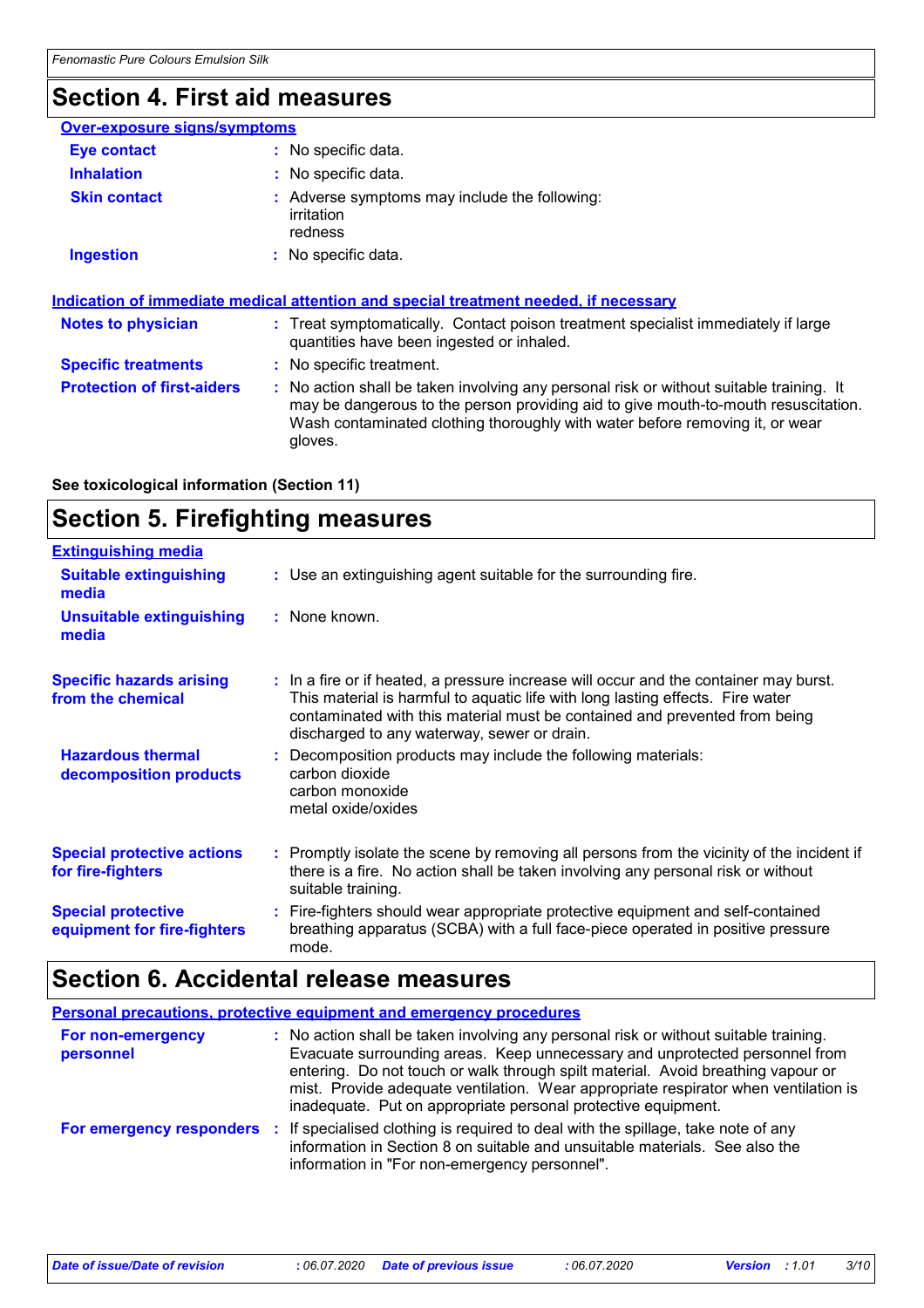### **Section 6. Accidental release measures**

|                                                             | OUNUNI UI / IUUNUNIIIUN TURUUU IIIUUUUN U                                                                                                                                                                                                                                                                                                                                                                                                                                                                                                                                                                                                                                                                         |
|-------------------------------------------------------------|-------------------------------------------------------------------------------------------------------------------------------------------------------------------------------------------------------------------------------------------------------------------------------------------------------------------------------------------------------------------------------------------------------------------------------------------------------------------------------------------------------------------------------------------------------------------------------------------------------------------------------------------------------------------------------------------------------------------|
| <b>Environmental precautions</b>                            | : Avoid dispersal of spilt material and runoff and contact with soil, waterways, drains<br>and sewers. Inform the relevant authorities if the product has caused environmental<br>pollution (sewers, waterways, soil or air). Water polluting material. May be harmful<br>to the environment if released in large quantities.                                                                                                                                                                                                                                                                                                                                                                                     |
| <b>Methods and material for containment and cleaning up</b> |                                                                                                                                                                                                                                                                                                                                                                                                                                                                                                                                                                                                                                                                                                                   |
| <b>Small spill</b>                                          | : Stop leak if without risk. Move containers from spill area. Dilute with water and mop<br>up if water-soluble. Alternatively, or if water-insoluble, absorb with an inert dry<br>material and place in an appropriate waste disposal container. Dispose of via a<br>licensed waste disposal contractor.                                                                                                                                                                                                                                                                                                                                                                                                          |
| Large spill                                                 | : Stop leak if without risk. Move containers from spill area. Approach the release<br>from upwind. Prevent entry into sewers, water courses, basements or confined<br>areas. Wash spillages into an effluent treatment plant or proceed as follows.<br>Contain and collect spillage with non-combustible, absorbent material e.g. sand,<br>earth, vermiculite or diatomaceous earth and place in container for disposal<br>according to local regulations (see Section 13). Dispose of via a licensed waste<br>disposal contractor. Contaminated absorbent material may pose the same hazard<br>as the spilt product. Note: see Section 1 for emergency contact information and<br>Section 13 for waste disposal. |

### **Section 7. Handling and storage**

#### **Advice on general occupational hygiene Conditions for safe storage, : Store in accordance with local regulations. Store in original container protected including any incompatibilities** Eating, drinking and smoking should be prohibited in areas where this material is **:** handled, stored and processed. Workers should wash hands and face before eating, drinking and smoking. Remove contaminated clothing and protective equipment before entering eating areas. See also Section 8 for additional information on hygiene measures. from direct sunlight in a dry, cool and well-ventilated area, away from incompatible materials (see Section 10) and food and drink. Keep container tightly closed and sealed until ready for use. Containers that have been opened must be carefully resealed and kept upright to prevent leakage. Do not store in unlabelled containers. Use appropriate containment to avoid environmental contamination. See Section 10 for incompatible materials before handling or use. **Protective measures** : Put on appropriate personal protective equipment (see Section 8). Persons with a **Protestion** history of skin sensitization problems should not be employed in any process in which this product is used. Do not get in eyes or on skin or clothing. Do not ingest. Avoid breathing vapour or mist. Avoid release to the environment. Keep in the original container or an approved alternative made from a compatible material, kept tightly closed when not in use. Empty containers retain product residue and can be hazardous. Do not reuse container. **Precautions for safe handling**

### **Section 8. Exposure controls/personal protection**

| <b>Control parameters</b><br><b>Occupational exposure limits</b><br>None. |                                                                                                                                                                                                                                                                                                                                 |
|---------------------------------------------------------------------------|---------------------------------------------------------------------------------------------------------------------------------------------------------------------------------------------------------------------------------------------------------------------------------------------------------------------------------|
| <b>Appropriate engineering</b><br>controls                                | : Good general ventilation should be sufficient to control worker exposure to airborne<br>contaminants.                                                                                                                                                                                                                         |
| <b>Environmental exposure</b><br>controls                                 | : Emissions from ventilation or work process equipment should be checked to ensure<br>they comply with the requirements of environmental protection legislation. In some<br>cases, fume scrubbers, filters or engineering modifications to the process<br>equipment will be necessary to reduce emissions to acceptable levels. |
| <b>Individual protection measures</b>                                     |                                                                                                                                                                                                                                                                                                                                 |

*Date of issue/Date of revision* **:** *06.07.2020 Date of previous issue : 06.07.2020 Version : 1.01 4/10*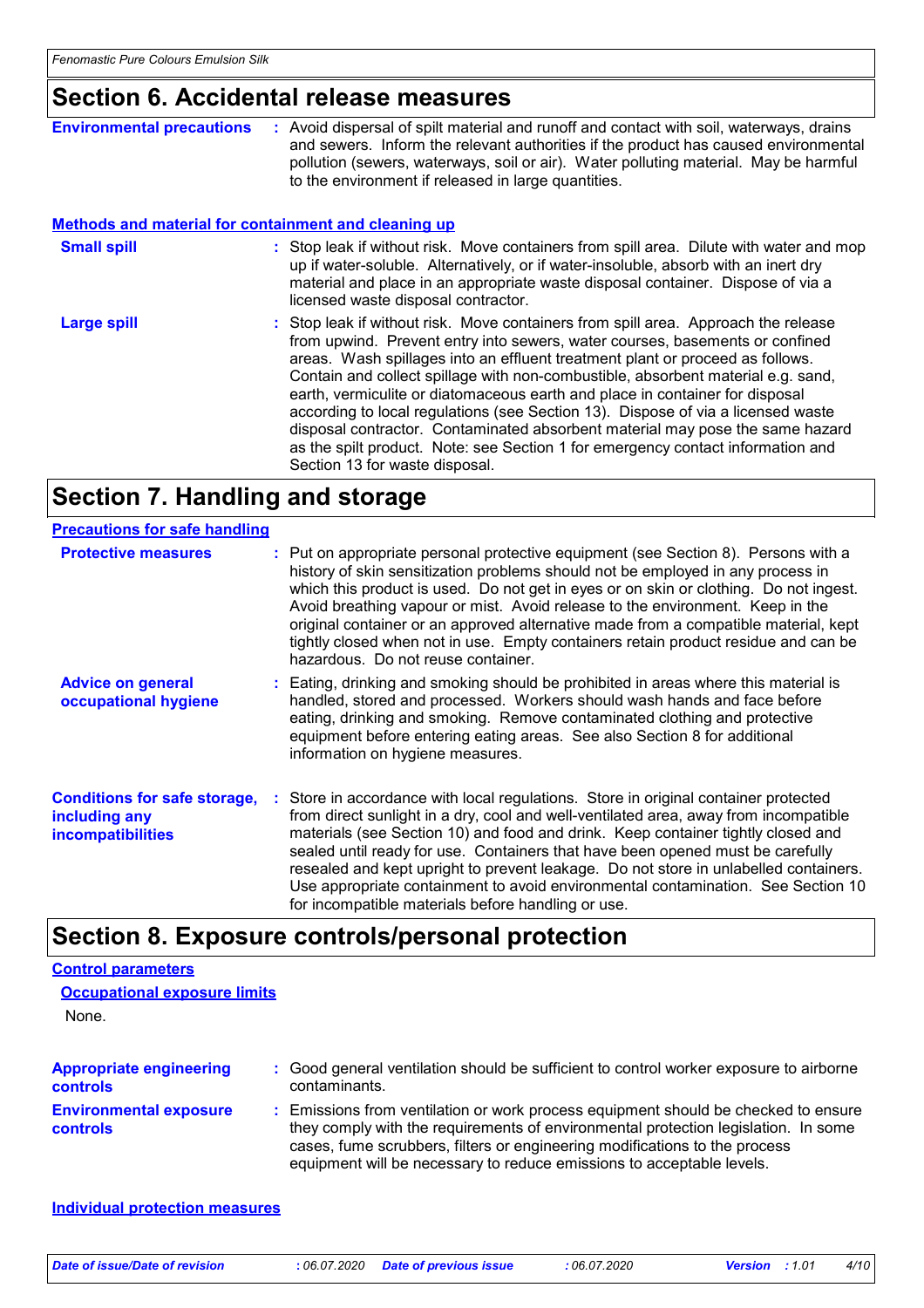# **Section 8. Exposure controls/personal protection**

| <b>Hygiene measures</b>       | : Wash hands, forearms and face thoroughly after handling chemical products, before<br>eating, smoking and using the lavatory and at the end of the working period.<br>Appropriate techniques should be used to remove potentially contaminated clothing.<br>Contaminated work clothing should not be allowed out of the workplace. Wash<br>contaminated clothing before reusing. Ensure that eyewash stations and safety<br>showers are close to the workstation location. |
|-------------------------------|-----------------------------------------------------------------------------------------------------------------------------------------------------------------------------------------------------------------------------------------------------------------------------------------------------------------------------------------------------------------------------------------------------------------------------------------------------------------------------|
| <b>Eye/face protection</b>    | Safety eyewear complying to EN 166 should be used when a risk assessment<br>indicates this is necessary to avoid exposure to liquid splashes, mists, gases or<br>dusts. If contact is possible, the following protection should be worn, unless the<br>assessment indicates a higher degree of protection: safety glasses with side-<br>shields.                                                                                                                            |
| <b>Skin protection</b>        |                                                                                                                                                                                                                                                                                                                                                                                                                                                                             |
| <b>Hand protection</b>        | : There is no one glove material or combination of materials that will give unlimited<br>resistance to any individual or combination of chemicals.                                                                                                                                                                                                                                                                                                                          |
|                               | The breakthrough time must be greater than the end use time of the product.<br>The instructions and information provided by the glove manufacturer on use,<br>storage, maintenance and replacement must be followed.                                                                                                                                                                                                                                                        |
|                               | Gloves should be replaced regularly and if there is any sign of damage to the glove<br>material.                                                                                                                                                                                                                                                                                                                                                                            |
|                               | Always ensure that gloves are free from defects and that they are stored and used<br>correctly.                                                                                                                                                                                                                                                                                                                                                                             |
|                               | The performance or effectiveness of the glove may be reduced by physical/chemical<br>damage and poor maintenance.                                                                                                                                                                                                                                                                                                                                                           |
|                               | Barrier creams may help to protect the exposed areas of the skin but should not be<br>applied once exposure has occurred.                                                                                                                                                                                                                                                                                                                                                   |
| <b>Body protection</b>        | Personal protective equipment for the body should be selected based on the task<br>being performed and the risks involved and should be approved by a specialist<br>before handling this product.                                                                                                                                                                                                                                                                           |
| <b>Other skin protection</b>  | : Appropriate footwear and any additional skin protection measures should be<br>selected based on the task being performed and the risks involved and should be<br>approved by a specialist before handling this product.                                                                                                                                                                                                                                                   |
| <b>Respiratory protection</b> | : If workers are exposed to concentrations above the exposure limit, they must use a<br>respirator according to EN 140. Use respiratory mask with charcoal and dust filter<br>when spraying this product, according to EN 14387(as filter combination A2-P2). In<br>confined spaces, use compressed-air or fresh-air respiratory equipment. When use<br>of roller or brush, consider use of charcoalfilter.                                                                 |

# **Section 9. Physical and chemical properties**

| <b>Appearance</b>                               |                                                                            |
|-------------------------------------------------|----------------------------------------------------------------------------|
| <b>Physical state</b>                           | $:$ Liquid.                                                                |
| <b>Colour</b>                                   | : Various colours.                                                         |
| <b>Odour</b>                                    | $:$ Characteristic.                                                        |
| <b>Odour threshold</b>                          | : Not applicable.                                                          |
| рH                                              | : Not applicable.                                                          |
| <b>Melting point</b>                            | : 0                                                                        |
| <b>Boiling point</b>                            | : Lowest known value: $100^{\circ}$ C (212 $^{\circ}$ F) (water).          |
| <b>Flash point</b>                              | : Not available.                                                           |
| <b>Evaporation rate</b>                         | $\therefore$ 0.36 (water) compared with butyl acetate                      |
| <b>Flammability (solid, gas)</b>                | : Not applicable.                                                          |
| Lower and upper explosive<br>(flammable) limits | : Not applicable.                                                          |
| <b>Vapour pressure</b>                          | : Highest known value: $3.2$ kPa (23.8 mm Hg) (at $20^{\circ}$ C) (water). |
| <b>Vapour density</b>                           | : Not available.                                                           |
| <b>Density</b>                                  | $: 1$ to 1.371 g/cm <sup>3</sup>                                           |
| <b>Solubility</b>                               | : Easily soluble in the following materials: cold water and hot water.     |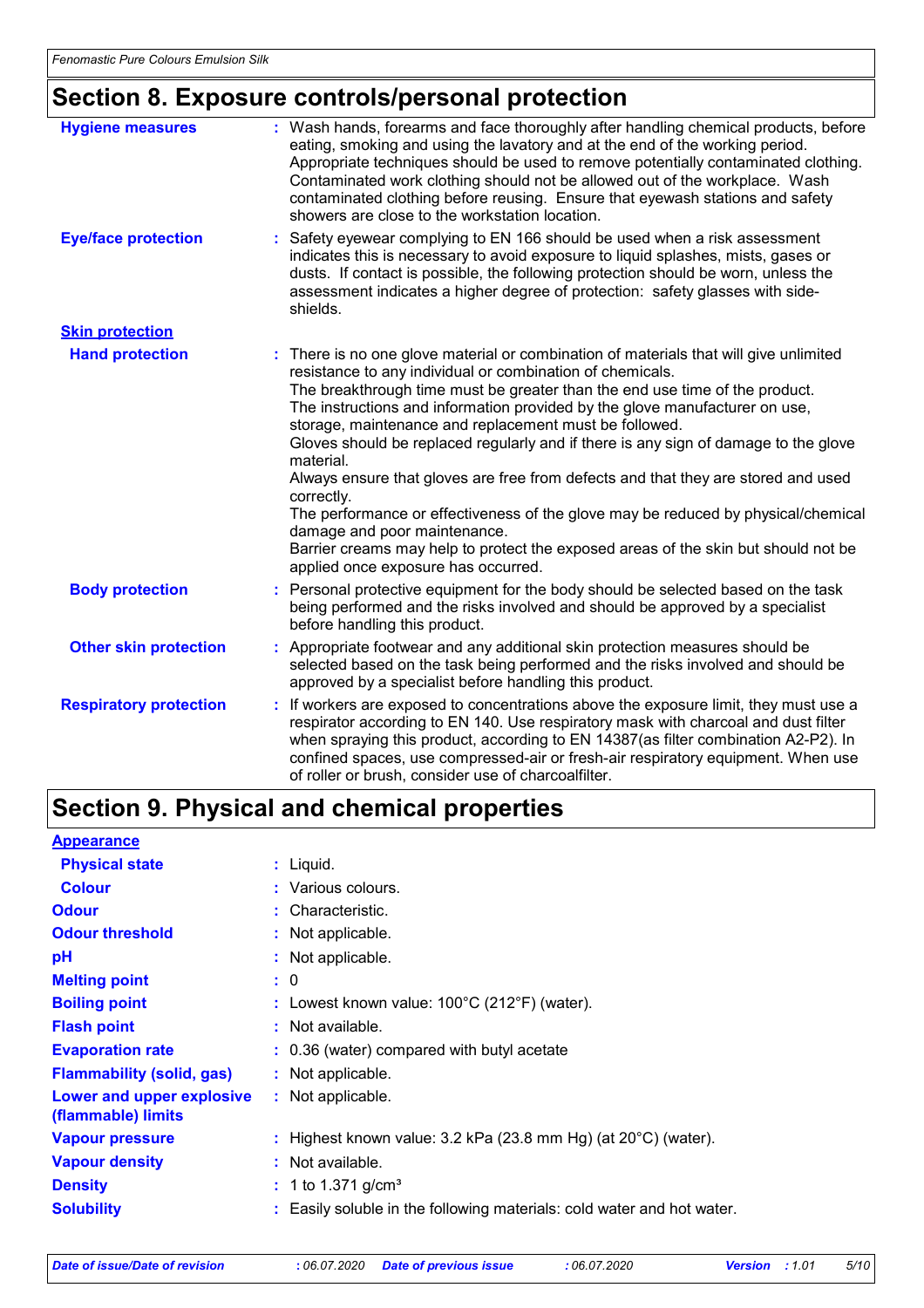## **Section 9. Physical and chemical properties**

| <b>Partition coefficient: n-</b><br>octanol/water | : Not available.                                                         |
|---------------------------------------------------|--------------------------------------------------------------------------|
| <b>Auto-ignition temperature</b>                  | : Not applicable.                                                        |
| <b>Decomposition temperature : Not available.</b> |                                                                          |
| <b>Viscosity</b>                                  | : Kinematic (40°C): >0.205 cm <sup>2</sup> /s (>20.5 mm <sup>2</sup> /s) |

# **Section 10. Stability and reactivity**

| <b>Reactivity</b>                            | : No specific test data related to reactivity available for this product or its ingredients.              |
|----------------------------------------------|-----------------------------------------------------------------------------------------------------------|
| <b>Chemical stability</b>                    | : The product is stable.                                                                                  |
| <b>Possibility of hazardous</b><br>reactions | : Under normal conditions of storage and use, hazardous reactions will not occur.                         |
| <b>Conditions to avoid</b>                   | : No specific data.                                                                                       |
| <b>Incompatible materials</b>                | No specific data.<br>÷.                                                                                   |
| <b>Hazardous decomposition</b><br>products   | : Under normal conditions of storage and use, hazardous decomposition products<br>should not be produced. |

# **Section 11. Toxicological information**

#### **Information on toxicological effects**

#### **Acute toxicity**

| <b>Product/ingredient name</b> | ⊪Result   | <b>Species</b> | <b>Dose</b> | <b>Exposure</b> |
|--------------------------------|-----------|----------------|-------------|-----------------|
| I ammonia                      | LD50 Oral | Rat            | 350 mg/kg   |                 |
| $C(M)$ IT/MIT $(3:1)$          | LD50 Oral | Rat            | 53 mg/kg    |                 |

**Irritation/Corrosion**

| <b>Product/ingredient name</b>                   | <b>Result</b>          | <b>Species</b>                              | <b>Score</b> | <b>Exposure</b>             | <b>Observation</b> |
|--------------------------------------------------|------------------------|---------------------------------------------|--------------|-----------------------------|--------------------|
| I ammonia                                        | Eyes - Severe irritant | Rabbit                                      |              | 250<br>Micrograms           |                    |
|                                                  | Eyes - Severe irritant | Rabbit                                      |              | 0.5 minutes<br>1 milligrams |                    |
| Alcohols, C16-18 and<br>C18-unsatd., ethoxylated | Skin - Mild irritant   | l Mammal -<br><b>Species</b><br>unspecified |              |                             |                    |

#### **Sensitisation**

| <b>Product/ingredient name</b> | <b>Route of</b><br><b>exposure</b> | <b>Species</b>                  | <b>Result</b> |
|--------------------------------|------------------------------------|---------------------------------|---------------|
| $C(M)$ T/MIT $(3:1)$           | skin                               | Mammal - species<br>unspecified | Sensitising   |

#### **Mutagenicity**

Not available.

#### **Carcinogenicity**

Not available.

#### **Reproductive toxicity**

Not available.

#### **Teratogenicity**

Not available.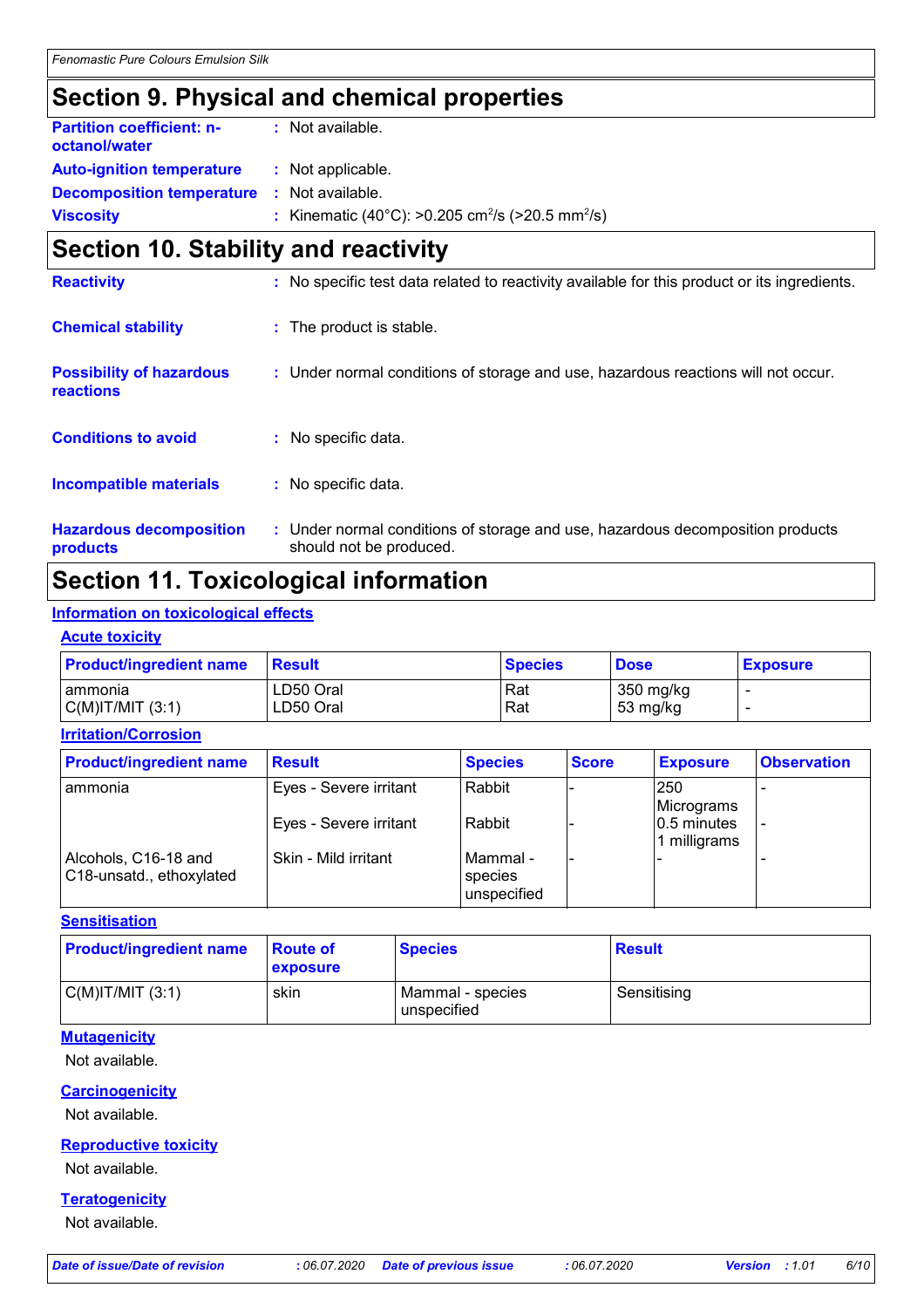# **Section 11. Toxicological information**

#### **Specific target organ toxicity (single exposure)**

| <b>Name</b> | <b>Category</b> | <b>Route of</b><br><b>exposure</b> | <b>Target organs</b>            |
|-------------|-----------------|------------------------------------|---------------------------------|
| l ammonia   | Category 3      | Not applicable.                    | Respiratory tract<br>irritation |

**Specific target organ toxicity (repeated exposure)**

Not available.

#### **Aspiration hazard**

Not available.

| <b>Information on likely routes : Not available.</b> |  |  |
|------------------------------------------------------|--|--|
|                                                      |  |  |

#### **of exposure Potential acute health effects**

| <b>Eye contact</b>  | : No known significant effects or critical hazards. |
|---------------------|-----------------------------------------------------|
| <b>Inhalation</b>   | : No known significant effects or critical hazards. |
| <b>Skin contact</b> | : May cause an allergic skin reaction.              |
| <b>Ingestion</b>    | : No known significant effects or critical hazards. |

#### **Symptoms related to the physical, chemical and toxicological characteristics**

| Eye contact         | : No specific data.                                                    |
|---------------------|------------------------------------------------------------------------|
| <b>Inhalation</b>   | : No specific data.                                                    |
| <b>Skin contact</b> | : Adverse symptoms may include the following:<br>irritation<br>redness |
| <b>Ingestion</b>    | : No specific data.                                                    |

#### **Delayed and immediate effects as well as chronic effects from short and long-term exposure**

| <b>Short term exposure</b>            |                      |
|---------------------------------------|----------------------|
| <b>Potential immediate</b><br>effects | Not available.<br>t. |
| <b>Potential delayed effects</b>      | : Not available.     |
| Long term exposure                    |                      |
| <b>Potential immediate</b><br>effects | Not available<br>ŧ.  |
| <b>Potential delayed effects</b>      | : Not available.     |

#### **Potential chronic health effects**

Not available.

| <b>General</b>               | : Once sensitized, a severe allergic reaction may occur when subsequently exposed<br>to very low levels. |
|------------------------------|----------------------------------------------------------------------------------------------------------|
| <b>Carcinogenicity</b>       | : No known significant effects or critical hazards.                                                      |
| <b>Mutagenicity</b>          | : No known significant effects or critical hazards.                                                      |
| <b>Teratogenicity</b>        | : No known significant effects or critical hazards.                                                      |
| <b>Developmental effects</b> | : No known significant effects or critical hazards.                                                      |
| <b>Fertility effects</b>     | : No known significant effects or critical hazards.                                                      |

#### **Numerical measures of toxicity**

#### **Acute toxicity estimates**

Not available.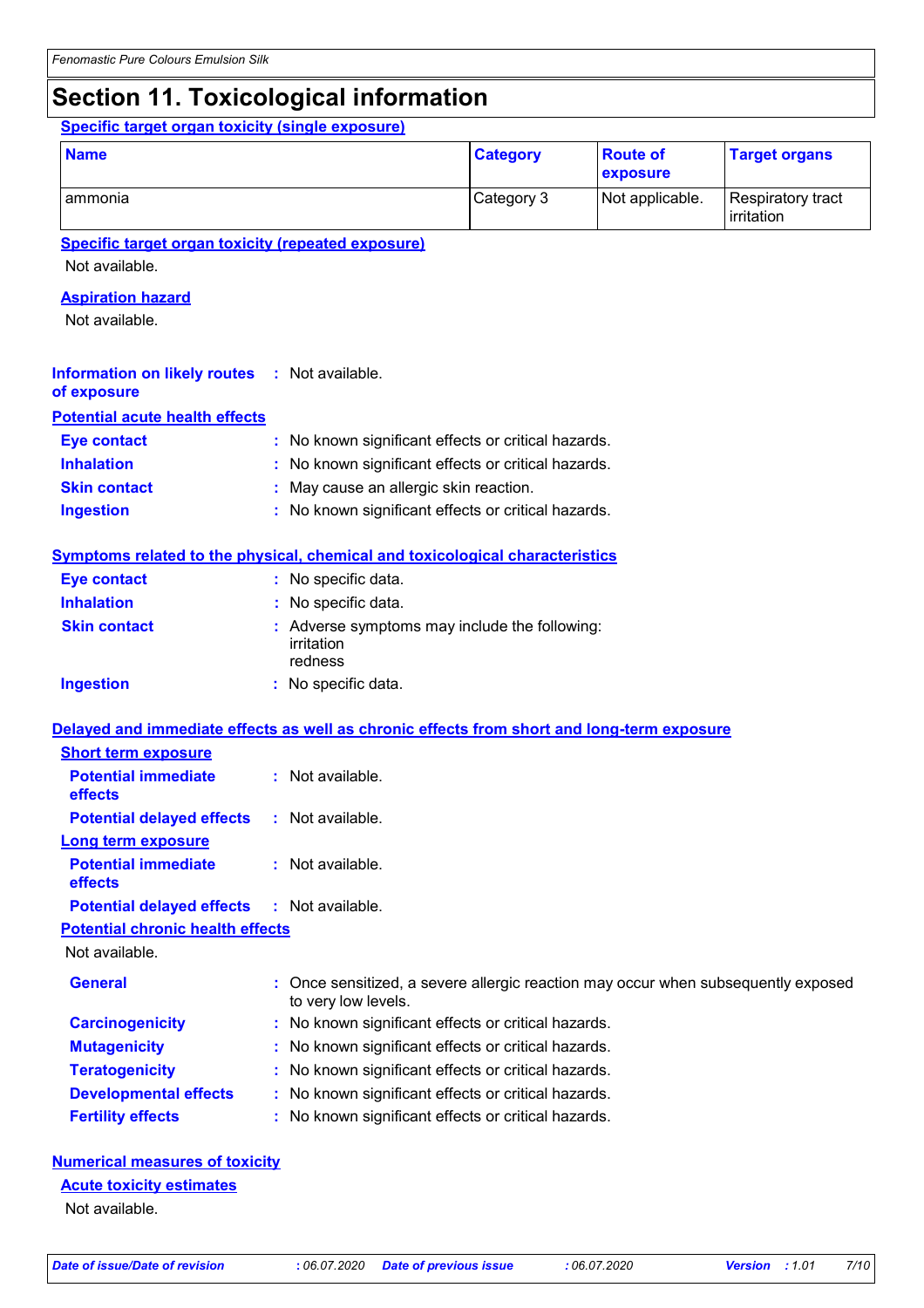# **Section 11. Toxicological information**

# **Section 12. Ecological information**

#### **Toxicity**

| <b>Product/ingredient name</b>                   | <b>Result</b>                     | <b>Species</b>                       | <b>Exposure</b> |
|--------------------------------------------------|-----------------------------------|--------------------------------------|-----------------|
| ammonia                                          | Acute EC50 0.101 mg/l Fresh water | Daphnia                              | 96 hours        |
|                                                  | Acute LC50 0.89 mg/l Fresh water  | Fish                                 | 96 hours        |
| Alcohols, C16-18 and<br>C18-unsatd., ethoxylated | Acute LC50 1.3 mg/l               | Fish                                 | 96 hours        |
| $C(M)$ IT/MIT $(3:1)$                            | Acute EC50 0.027 mg/l             | Algae - Selenastrum<br>capricornutum | 72 hours        |
|                                                  | Acute EC50 0.16 mg/l              | Daphnia - Daphnia magna              | 48 hours        |
|                                                  | Acute LC50 0.19 mg/l              | Fish - Oncorhynchus mykiss           | 96 hours        |
|                                                  | Chronic NOEC 0.1 mg/l             | Daphnia                              | 21 days         |
|                                                  | Chronic NOEC 0.05 mg/l            | Fish                                 | 14 days         |

#### **Persistence and degradability**

| <b>Product/ingredient name</b> | <b>Aquatic half-life</b> | <b>Photolysis</b> | <b>Biodegradability</b> |
|--------------------------------|--------------------------|-------------------|-------------------------|
| I ammonia                      |                          |                   | <b>Readily</b>          |
| C(M) T/M T(3:1)                |                          |                   | <b>Not readily</b>      |

#### **Bioaccumulative potential**

| <b>Product/ingredient name</b>                                | $\blacksquare$ LogP <sub>ow</sub> | <b>BCF</b> | <b>Potential</b> |
|---------------------------------------------------------------|-----------------------------------|------------|------------------|
| I ammonia<br>Alcohols, C16-18 and<br>C18-unsatd., ethoxylated | 4.2                               |            | low<br>high      |

#### **Mobility in soil**

**Soil/water partition coefficient (KOC)**

**:** Not available.

**Other adverse effects** : No known significant effects or critical hazards.

### **Section 13. Disposal considerations**

The generation of waste should be avoided or minimised wherever possible. Disposal of this product, solutions and any by-products should at all times comply with the requirements of environmental protection and waste disposal legislation and any regional local authority requirements. Dispose of surplus and nonrecyclable products via a licensed waste disposal contractor. Waste should not be disposed of untreated to the sewer unless fully compliant with the requirements of all authorities with jurisdiction. Waste packaging should be recycled. Incineration or landfill should only be considered when recycling is not feasible. This material and its container must be disposed of in a safe way. Care should be taken when handling emptied containers that have not been cleaned or rinsed out. Empty containers or liners may retain some product residues. Avoid dispersal of spilt material and runoff and contact with soil, waterways, drains and sewers. **Disposal methods :**

### **Section 14. Transport information**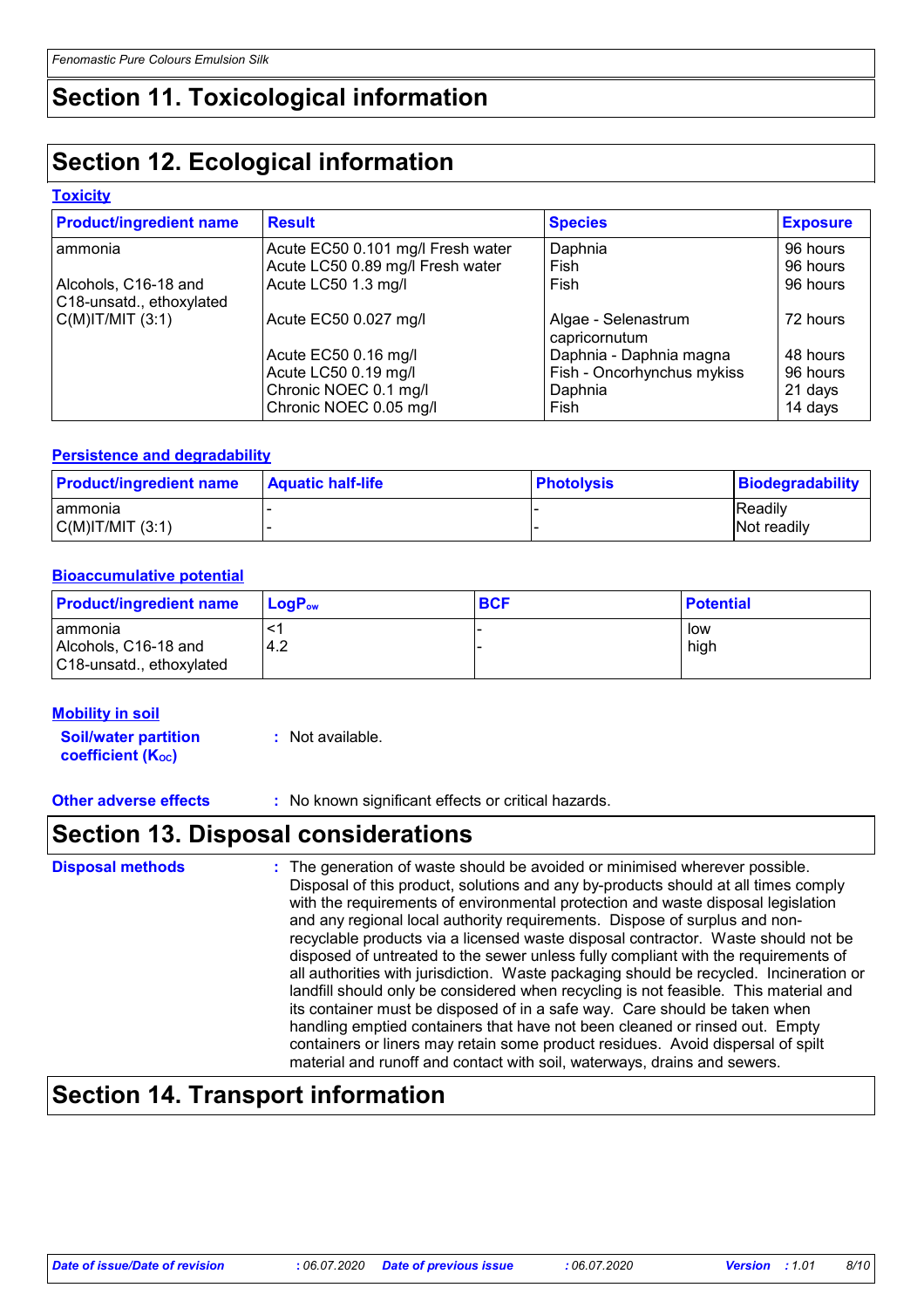# **Section 14. Transport information**

|                                      | <b>ADR/RID</b> | <b>IMDG</b>    | <b>IATA</b>    |
|--------------------------------------|----------------|----------------|----------------|
| <b>UN number</b>                     | Not regulated. | Not regulated. | Not regulated. |
| <b>UN proper</b><br>shipping name    | ٠              |                |                |
| <b>Transport hazard</b><br>class(es) | ٠              |                |                |
| <b>Packing group</b>                 | $\sim$         | $\blacksquare$ | ۰              |
| <b>Environmental</b><br>hazards      | No.            | No.            | No.            |
| <b>Additional</b><br>information     | -              |                |                |

**Special precautions for user Transport within user's premises:** always transport in closed containers that are **:** upright and secure. Ensure that persons transporting the product know what to do in the event of an accident or spillage.

**Transport in bulk according :** Not available. **to Annex II of Marpol and the IBC Code**

## **Section 15. Regulatory information**

**Safety, health and environmental regulations specific for the product**

**:** No known specific national and/or regional regulations applicable to this product (including its ingredients).

#### **International regulations**

**Chemical Weapon Convention List Schedules I, II & III Chemicals**

Not listed.

#### **Montreal Protocol (Annexes A, B, C, E)**

Not listed.

**Stockholm Convention on Persistent Organic Pollutants**

Not listed.

#### **Rotterdam Convention on Prior Informed Consent (PIC)**

Not listed.

#### **UNECE Aarhus Protocol on POPs and Heavy Metals**

Not listed.

### **Section 16. Other information**

#### **History**

| Date of printing                  | : 06.07.2020 |
|-----------------------------------|--------------|
| Date of issue/Date of<br>revision | : 06.07.2020 |
| <b>Date of previous issue</b>     | : 06.07.2020 |
| <b>Version</b>                    | : 1.01       |